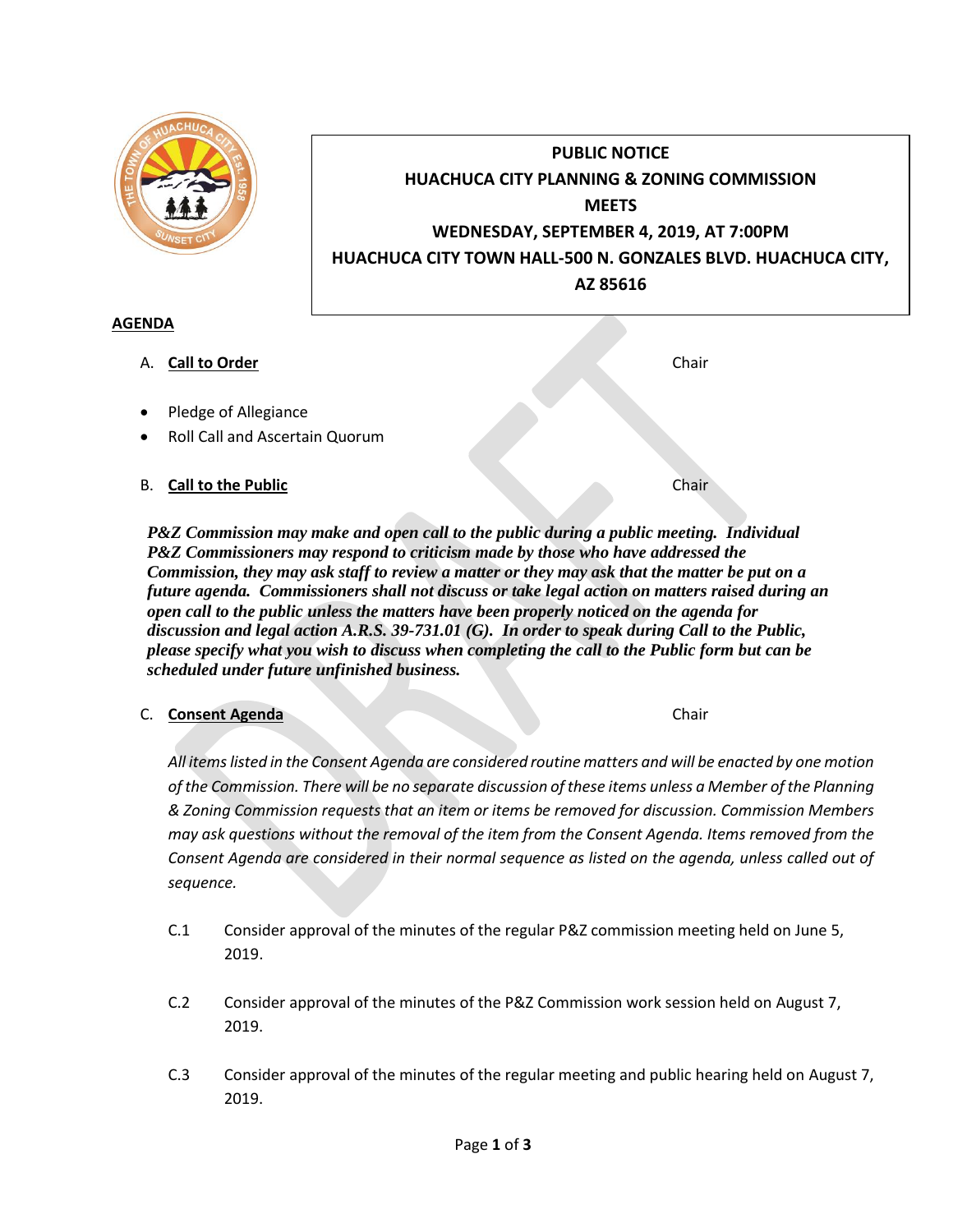#### D. **Zoning Administrator Report Contract Contract Administrator Report** 2011 **Zoning Administrator**

#### E. **Unfinished Business before the Commission** Chair

*Public comment will be taken at the beginning of each agenda item, after the subject has been announced by the Chair and explained by staff. Any citizen who wishes, may speak one time for five minutes on each agenda item before or after Committee discussion. Questions from Committee Members, however, may be directed to staff or a member of the public through the Chair at any time.*

E.1 Discussion only (Chair): Planning & Zoning Commissioner Duties Training by Zoning Administrator Dr. Jim Johnson

E.2 Discussion and/ or action: [Chair Chavez]: Allowable uses in the business districts

#### F. **New Business before the Commission** Chair

*Public comment will be taken at the beginning of each agenda item, after the subject has been announced by the Chair and explained by staff. Any citizen who wishes, may speak one time for five minutes on each agenda item before or after Committee discussion. Questions from Committee Members, however, may be directed to staff or a member of the public through the Chair at any time.*

## F.1 None

- G. Reports of Current Events by Committee Members
- H. Items to be placed on future agendas
- I. Adjournment

## Posted on 9-3-19 at the following locations:

| <b>Town Hall Bulletin Board</b> | <b>Town Hall Lobby</b>       | <b>Town Website</b>                    |
|---------------------------------|------------------------------|----------------------------------------|
| 500 N. Gonzales Blvd.           | 500 N. Gonzales Blvd.        | https://huachucacityaz.gov             |
| Huachuca City, AZ 85616         | Huachuca City, AZ 85616      |                                        |
| Huachuca City U.S. Post Office  | <b>Huachuca City Library</b> | <b>Huachuca City Police Department</b> |
| 690 N. Gonzales Blyd.           | 506 N. Gonzales Blvd.        | 500 N. Gonzales Blvd.                  |
| Huachuca City, AZ 85616         | Huachuca City, AZ 85616      | Huachuca City, AZ 85616                |

# *Janine Collins*

## Janine Collins, Town Clerk

Note: This meeting is open to the public. All interested people are welcome to attend. A copy of agenda background material provided to the Councilmembers, with the exception of material relating to possible executive session, are available